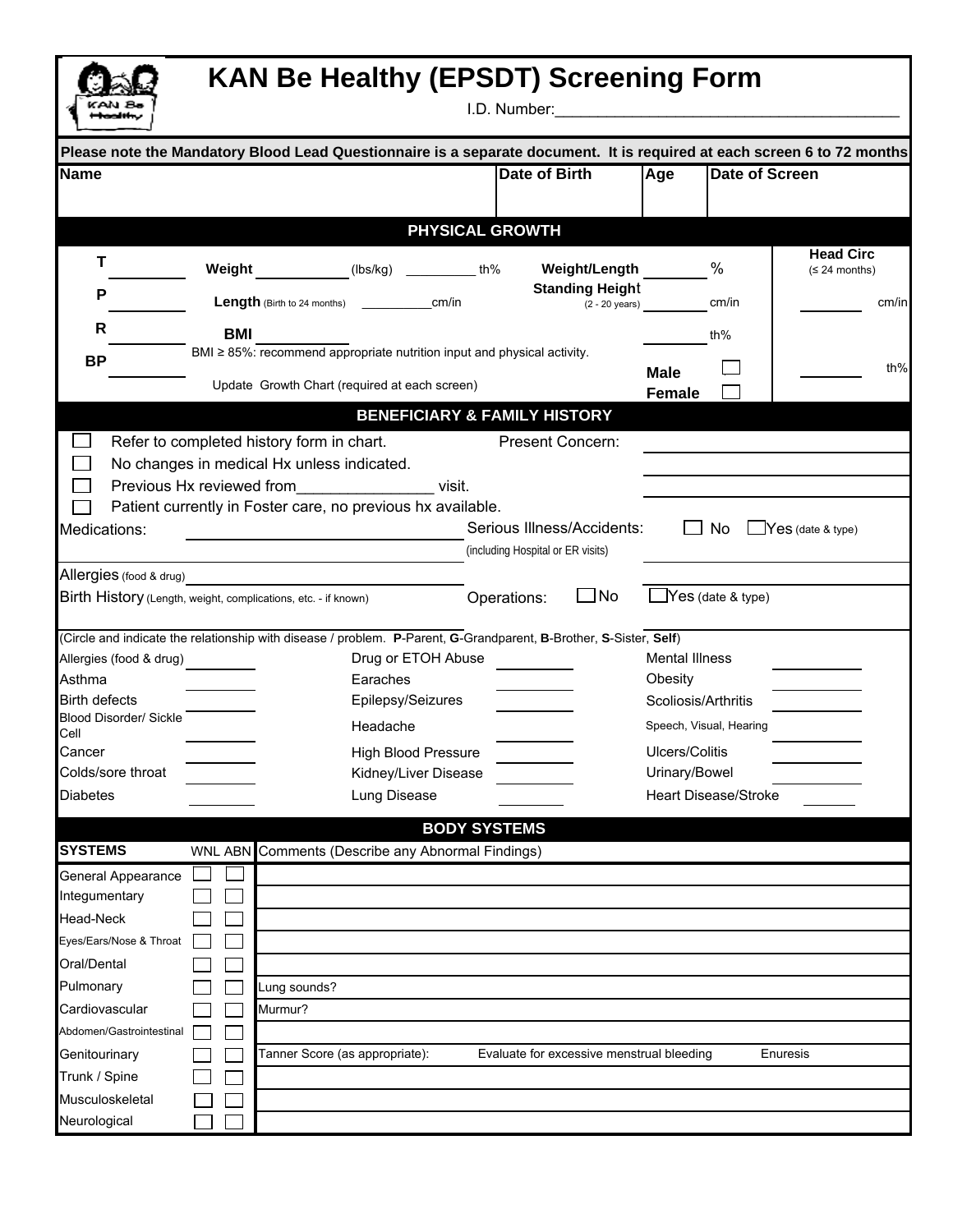| <b>Vision Screen</b>                                              |                                                                                                                                                                                    |                                                                                                                         |                                                            |  |  |  |
|-------------------------------------------------------------------|------------------------------------------------------------------------------------------------------------------------------------------------------------------------------------|-------------------------------------------------------------------------------------------------------------------------|------------------------------------------------------------|--|--|--|
|                                                                   | Ages 0 to 3 yr - Corneal Light Reflex Present: Yes \[ No                                                                                                                           | Ages 3 thru 20:                                                                                                         |                                                            |  |  |  |
|                                                                   | Ages 3 yr thru 20 - Bruckner Exam: Pass ∏Refer ∏                                                                                                                                   | Distance Acuity -<br><b>Near Acuity -</b>                                                                               |                                                            |  |  |  |
|                                                                   | All ages - Outer Inspection: Normal Abnormal $\Box$                                                                                                                                | Tool used:<br>Tool used:<br>Result Both<br>Score: L<br>Score: L<br>R<br>Both_                                           |                                                            |  |  |  |
|                                                                   | Eye Tracking: Pass □ Refer □ PERRLA: Pass □ Refer □<br>Ocular Motility(strabismus/cross cover test):Pass Refer                                                                     | 'Last exam:                                                                                                             | Further comments (see below)                               |  |  |  |
|                                                                   | <b>NUTRITION</b>                                                                                                                                                                   | PHYSICAL ACTIVITY                                                                                                       |                                                            |  |  |  |
|                                                                   |                                                                                                                                                                                    |                                                                                                                         |                                                            |  |  |  |
| WIC participant                                                   |                                                                                                                                                                                    | Basketball<br><b>Biking</b>                                                                                             | play outside                                               |  |  |  |
| Referred to WIC                                                   |                                                                                                                                                                                    | Walking<br>Skating                                                                                                      | other sports                                               |  |  |  |
| <b>Breast Feeding</b>                                             | Formula                                                                                                                                                                            | How many hours screen time/Day? (i.e. TV, Games, PC)                                                                    |                                                            |  |  |  |
| Amount & how often:                                               |                                                                                                                                                                                    | $0-1$ hr<br>$1-2hr$                                                                                                     | 3-5hrs<br>5+hrs                                            |  |  |  |
| <b>Bread/Cereal</b>                                               | Number of Servings per day                                                                                                                                                         |                                                                                                                         | No                                                         |  |  |  |
|                                                                   | Dairy                                                                                                                                                                              | KBH participant currently pregnant? TVes<br>If "yes", then complete following:                                          |                                                            |  |  |  |
| Fat/Sweet/Sugar                                                   | Fruit                                                                                                                                                                              |                                                                                                                         |                                                            |  |  |  |
| Meat/Bean/Egg                                                     | Vegetable                                                                                                                                                                          | 1. Prenatal Record initiated?                                                                                           | No<br>Yes                                                  |  |  |  |
| Fluid Intake: water                                               | Soda<br>OZ.                                                                                                                                                                        | 2. On prenatal vitamins?                                                                                                | <b>No</b><br>Yes                                           |  |  |  |
| Milk                                                              | Juice<br>OZ.                                                                                                                                                                       | 3. Referred for OB/GYN cares?                                                                                           | Yes<br>No                                                  |  |  |  |
|                                                                   |                                                                                                                                                                                    | Referred to:                                                                                                            |                                                            |  |  |  |
|                                                                   | <b>LABORATORY</b>                                                                                                                                                                  |                                                                                                                         | <b>IMMUNIZATIONS</b>                                       |  |  |  |
|                                                                   | Obtain CBC with automated differential in infants between 9-12 months. Obtain CBC with                                                                                             |                                                                                                                         | Copy of record in chart Needs (circle): Rota               |  |  |  |
|                                                                   | automated differential in males at age 15 and in females at menarche. Annual CBC's with<br>diff are required depending on lifestyle/ health needs, please see Provider Manual. Was | Current                                                                                                                 | HepB<br><b>DTaP</b><br>Flu                                 |  |  |  |
|                                                                   | CBC obtained? Yes No <u>UIndicate further follow-up in Plan of Care</u> .                                                                                                          | <b>Behind</b>                                                                                                           | <b>IPV</b><br><b>MMR</b><br><b>Hib</b>                     |  |  |  |
|                                                                   | <b>DEVELOPMENTAL / EMOTIONAL</b>                                                                                                                                                   | Unknown                                                                                                                 | MCV4 MPSV4<br><b>PCV</b>                                   |  |  |  |
|                                                                   | Please refer to KMAP Provider Manual for AAP recommended Developmental Tools.                                                                                                      | Requested from Parent                                                                                                   | Varicella HepA HPV                                         |  |  |  |
|                                                                   | Children < 6 yrs. A completed developmental screening tool to include the screener's<br>interpretation and report regarding meeting developmental milestones. If further           | Referred to VFC provider<br>Other:                                                                                      |                                                            |  |  |  |
| testing/intervention is required, please include in Plan of Care. |                                                                                                                                                                                    |                                                                                                                         | <b>DENTAL</b>                                              |  |  |  |
|                                                                   | Children 6-21 yrs. A completed developmental screening tool to include the screener's                                                                                              | Sees Dentist? Yes No                                                                                                    |                                                            |  |  |  |
|                                                                   | interpretation and report or document all developmental/emotional observations found                                                                                               | Last dental exam date: $\sqrt{2}$                                                                                       |                                                            |  |  |  |
|                                                                   | below. Include further testing/intervention needs in Plan of Care.                                                                                                                 | # times brushes/day:                                                                                                    |                                                            |  |  |  |
| Developmental Tool used:                                          |                                                                                                                                                                                    |                                                                                                                         | Dental Referral (annually at a minimum 1-20yr)             |  |  |  |
| <b>Sleep Habits</b>                                               | Tired / overactive?<br>Vocational concerns?                                                                                                                                        | Yes                                                                                                                     | No - Fluoride Varnish? Yes<br>`No<br><b>HEARING SCREEN</b> |  |  |  |
| Discipline:                                                       |                                                                                                                                                                                    |                                                                                                                         |                                                            |  |  |  |
| Peer Interaction:                                                 | Exercise                                                                                                                                                                           |                                                                                                                         | Maintain in record completed paper hearing screens &       |  |  |  |
| Grade Level<br>Special Education:                                 | Average Marks<br>Special Needs:                                                                                                                                                    | report or qualifying hearing screen procedure & report.<br>Age birth to 4, perform Risk Indicators for Hearing Loss and |                                                            |  |  |  |
| Any emotional or behavioral problems?                             |                                                                                                                                                                                    | <b>Hearing Developmental Scales</b>                                                                                     | $\exists$ Refer<br>PassL                                   |  |  |  |
| Emotional Observations:                                           |                                                                                                                                                                                    | Hearing Health History >4:                                                                                              | Pass<br> Refer                                             |  |  |  |
|                                                                   |                                                                                                                                                                                    | Or Screen Procedure:                                                                                                    |                                                            |  |  |  |
|                                                                   |                                                                                                                                                                                    | <b>HEALTH EDUCATION AND ANTICIPATORY GUIDANCE</b>                                                                       |                                                            |  |  |  |
|                                                                   |                                                                                                                                                                                    | <b>Circle Those Reviewed/ Handouts Given</b>                                                                            |                                                            |  |  |  |
| 1. Behavior/Discipline                                            | 5. Family Planning                                                                                                                                                                 | 9. Parenting                                                                                                            | 13. Self Breast Exam                                       |  |  |  |
| 2. Oral /Dental                                                   | 6. Immunizations                                                                                                                                                                   | 14. Sexuality<br>10. Safety/Poisons                                                                                     |                                                            |  |  |  |
| 3. Development                                                    | 7. Lifestyle                                                                                                                                                                       | 15. Exercise<br>11. Substance Abuse                                                                                     |                                                            |  |  |  |
| 4. Physical Activity                                              | 8. Nutrition                                                                                                                                                                       | 12. Self Testicular Exam                                                                                                | 16. Weapon Safety                                          |  |  |  |
| 17. Other:                                                        |                                                                                                                                                                                    |                                                                                                                         |                                                            |  |  |  |
|                                                                   |                                                                                                                                                                                    | <b>RESULTS/PLAN OF CARE</b>                                                                                             |                                                            |  |  |  |
| <b>Screening Results:</b>                                         |                                                                                                                                                                                    |                                                                                                                         | <b>Recommended Return Date:</b>                            |  |  |  |
|                                                                   |                                                                                                                                                                                    |                                                                                                                         | <b>Parent/Caregiver and/or Patient</b>                     |  |  |  |
|                                                                   | Plan/Referrals (dental, vision, hearing, dietary, etc):                                                                                                                            |                                                                                                                         | informed of KBH Screen findings and                        |  |  |  |
|                                                                   |                                                                                                                                                                                    |                                                                                                                         | verbalizes understanding of findings                       |  |  |  |
|                                                                   |                                                                                                                                                                                    |                                                                                                                         | and recommendations. Yes No                                |  |  |  |
|                                                                   |                                                                                                                                                                                    | <b>Parent/Caregiver and/or Patient</b>                                                                                  |                                                            |  |  |  |
|                                                                   |                                                                                                                                                                                    |                                                                                                                         | Signature: _______________________                         |  |  |  |
| <b>Screening Providers Signature:</b>                             |                                                                                                                                                                                    | Date:                                                                                                                   |                                                            |  |  |  |
|                                                                   |                                                                                                                                                                                    | (Licensed Physician, ARNP, PA, or Registered Nurse credentialed to perform KAN Be Healthy screens)                      | form revised 12/6/07                                       |  |  |  |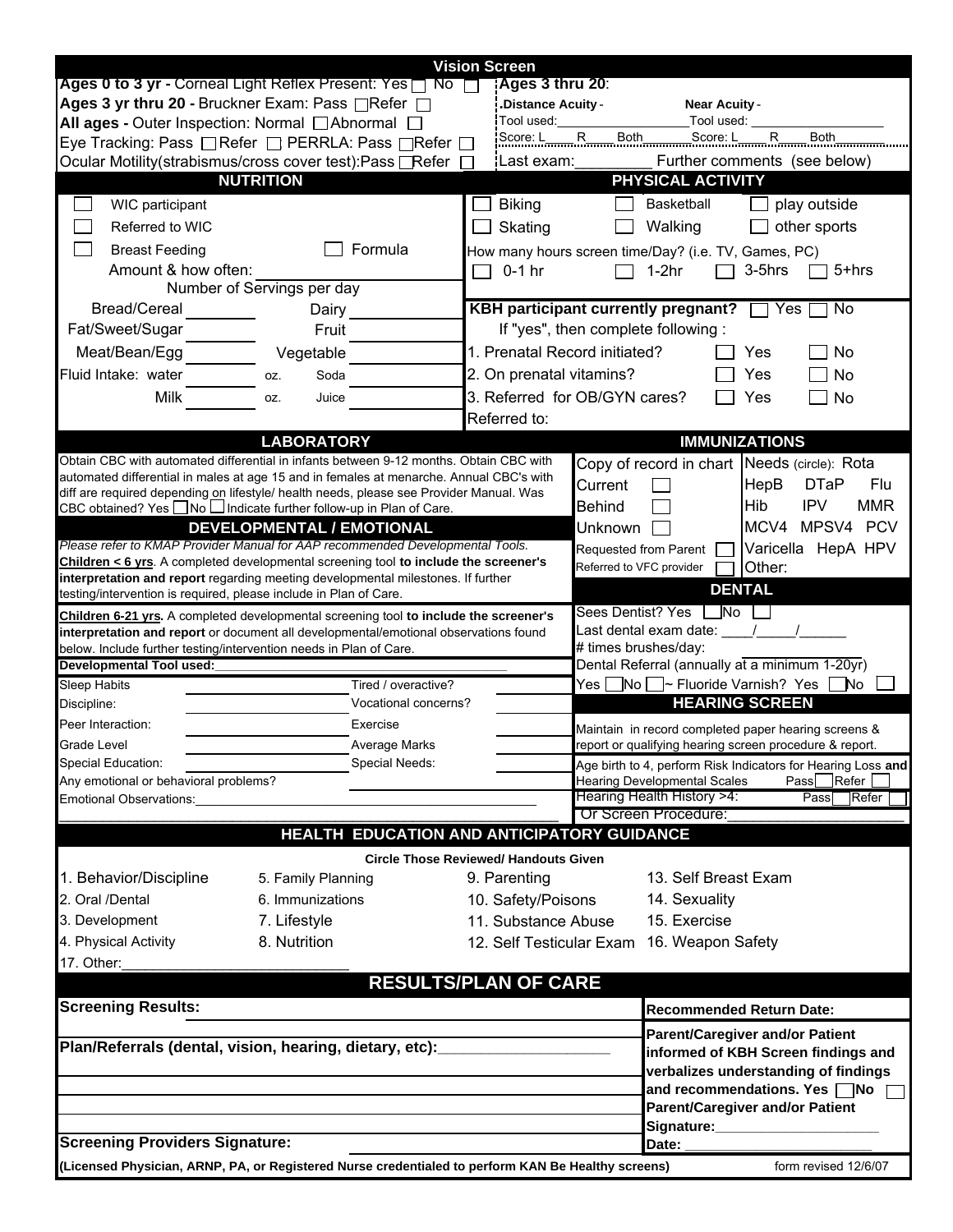

## **Mandatory Blood Lead Screening Questionnaire**

**To be completed at each KBH Screen from 6 to 72 months** 

| <b>Does your child:</b> (circle response received)                                                                                                                                                                                                                                                                                                            | DATE: (MM/DD/YYYY) |                       |                  |                       |                |                |                              |
|---------------------------------------------------------------------------------------------------------------------------------------------------------------------------------------------------------------------------------------------------------------------------------------------------------------------------------------------------------------|--------------------|-----------------------|------------------|-----------------------|----------------|----------------|------------------------------|
| 1) Live in or visit a house or apartment built before 1960? (This could                                                                                                                                                                                                                                                                                       |                    |                       | <b>Yes</b><br>No | Yes<br>N <sub>0</sub> | Yes<br>No.     | Yes<br>No.     | <b>Yes</b><br>N <sub>0</sub> |
| include a day care center, preschool, the home of a baby-sitter or relative, etc.)                                                                                                                                                                                                                                                                            |                    | N <sub>0</sub><br>Yes | Yes              | Yes                   | Yes            | <b>Yes</b>     | Yes                          |
| 2) Live in or regularly visit a house or apartment built before 1960<br>with previous, ongoing or planned renovation or remodeling?                                                                                                                                                                                                                           |                    | N <sub>0</sub>        | No               | N <sub>0</sub>        | N <sub>0</sub> | N <sub>0</sub> | N <sub>0</sub>               |
| 3) Have a family member with an elevated blood lead level?                                                                                                                                                                                                                                                                                                    |                    | Yes                   | <b>Yes</b>       | Yes                   | Yes            | Yes            | Yes                          |
|                                                                                                                                                                                                                                                                                                                                                               |                    | No                    | No               | No                    | N <sub>0</sub> | No             | N <sub>0</sub>               |
| 4) Interact with an adult whose job or hobby involves exposure to                                                                                                                                                                                                                                                                                             |                    | Yes                   | <b>Yes</b>       | Yes                   | <b>Yes</b>     | <b>Yes</b>     | Yes                          |
| lead? (Furniture refinishing, making stained glass, electronics, soldering, automotive repair,<br>making fishing weights and lures, reloading shotgun shells and bullets, firing guns at a shooting<br>range, doing home repairs and remodeling, painting/stripping paint, antique/imported toys, and/or<br>making pottery).                                  |                    |                       | No               | N <sub>0</sub>        | No.            | No.            | No.                          |
| 5) Live near a lead smelter, battery plant or other lead industry?                                                                                                                                                                                                                                                                                            |                    |                       | <b>Yes</b>       | Yes                   | Yes            | Yes            | Yes                          |
| (Ammunition/explosives, auto repair/auto body, cable/wiring striping, splicing or production,<br>ceramics, firing range, leaded glass factory, industrial machinery/equipment, jewelry manufacturer<br>or repair, lead mine, paint/pigment manufacturer, plumbing, radiator repair, salvage metal or<br>batteries, steel metalwork, or molten (foundry work). |                    |                       | $\mathbf{N}_0$   | No                    | $\mathbf{N}_0$ | No.            | No.                          |
| 6) Use pottery, ceramic, or crystal wear for cooking, eating, or                                                                                                                                                                                                                                                                                              |                    |                       | <b>Yes</b>       | Yes                   | Yes            | <b>Yes</b>     | Yes                          |
| drinking?                                                                                                                                                                                                                                                                                                                                                     |                    |                       | No.              | N <sub>0</sub>        | No.            | No.            | No.                          |
| One positive response to the above questions requires a blood lead level test. Please,                                                                                                                                                                                                                                                                        |                    | Yes                   | <b>Yes</b>       | Yes                   | <b>Yes</b>     | Yes            | <b>Yes</b>                   |
| remember blood lead level tests are required at 12 and 24 months, regardless of the<br>score. Was blood drawn for a blood lead level test?                                                                                                                                                                                                                    |                    |                       | No.              | N <sub>0</sub>        | No.            | No.            | No.                          |
| <b>Interviewing Staff Initials</b>                                                                                                                                                                                                                                                                                                                            |                    |                       |                  |                       |                |                |                              |

## **Staff Signature:**